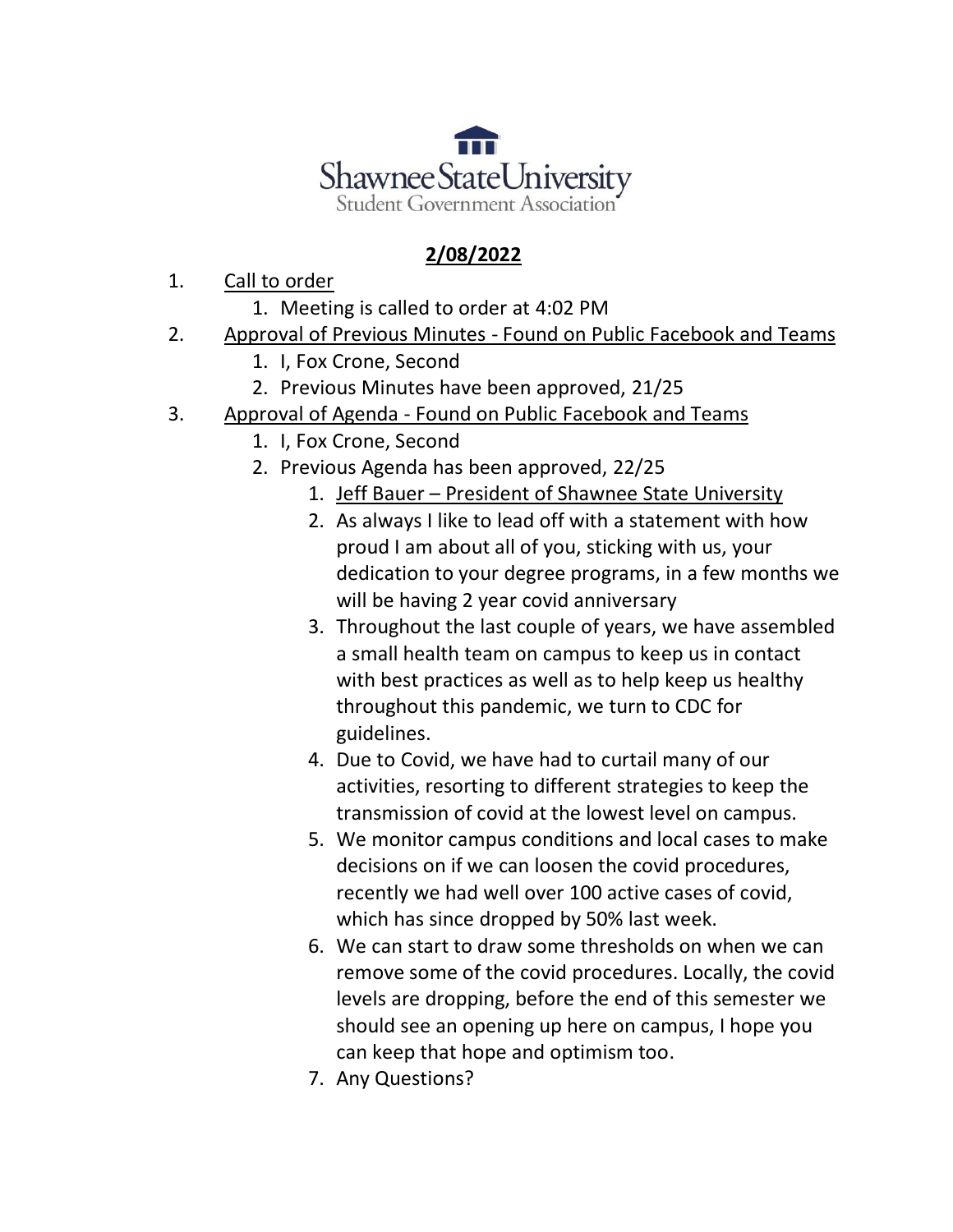- 8. Fox Crone has heard plans to reopen the street between campus and campus view, concern about students crossing the street there
	- 1. President Bauer: I don't remember too much about it since it's been 10 years since 3rd street has been closed, we saw the same thing with 3rd street, we saw that we could possibly develop a new building in that area but, it is no longer part of that master plan. We've had a lot of problems with visitors being able to tell when they have arrived, and most universities have an iconic gateway. We'd like to see one here at SSU. We want to create a connection between downtown Portsmouth, opening up Kricker Innovation Hub in the summer, dedicated to entrepreneurship. The plan is to open traffic once again with an iconic gateway and create a safe pedestrian pathway from campus to the downtown area. The gateway project is planned to start this summer, we plan to make sure that traffic coming in is controlled and to invite traffic coming to campus, and not going through campus. We also plan to create bicycle pathways, and generally an aesthetic cleanup to welcome new members into the college.
- 4. Attendance

1. 25 members are in attendance, including the executive board

- 5. Executive Reports
	- 1. President
		- a. I have a couple of reminders, it is the last call to highlight events for the Board of Trustees meeting, if your club has had any interesting event recently, I will also be using the opportunity to report about activities such as SGA and clubs interested in being highlighted
		- b. Make sure you are updating your presence and establish who the officers in the club are and ensure to email us the updated officers to keep our contact list updated.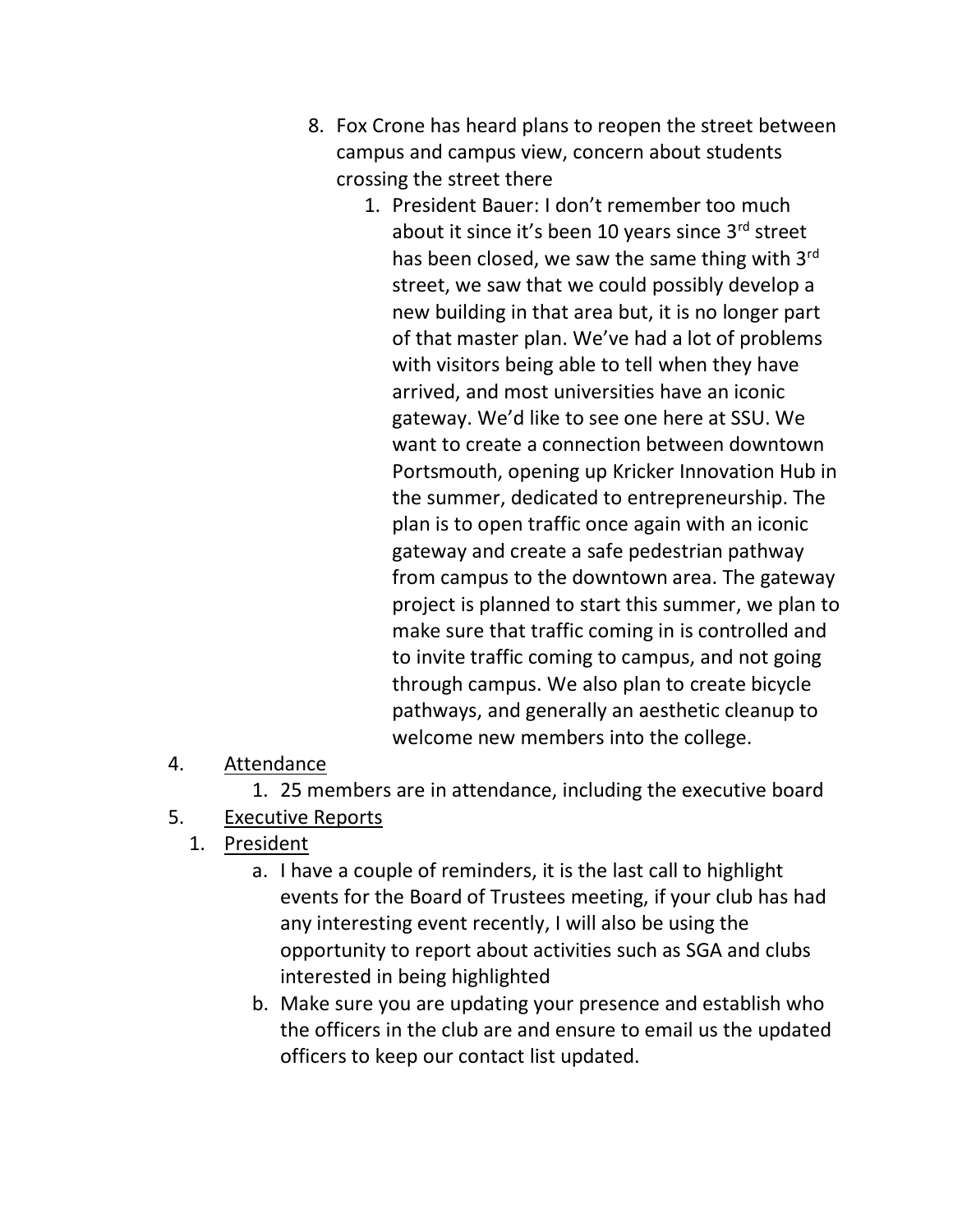- c. If you are still having trouble accessing Teams, let us know so we can fix that problem.
- 2. Vice President
	- 1. New Robert's Rule for debate or discussion, if someone has something to say or discuss that's more of debate, address the chair directly, all members have the right to speak but you can't only more than once, the whole assembly has to agree to let you speak again, and the chair, which is me, will go for or against
- 3. Secretary
	- 1. Nothing to report
- 4. Club Coordinator
	- 1. Reviewed how to update presence
	- 2. Reminder to sign up for club reporting
- 5. Advisor
	- 1. Just a reminder for everyone to get their hazing training done, you should have received an email from September around 9/21, 9/22, every student received that training, and is part of Title 9 training. Search for an email from "Get Inclusive" those who have taken it and completed it don't need to worry about it. All club officers are required to complete the training, Tiffany can shut clubs down, as well as not allow clubs to reserve spaces on campus.
	- 2. If you are unable to find the email, send an email to Tiffany Hartman.
- 6. Public Views
	- 1. No new public views
- 7. Committee Reports
	- 1. Academic Affairs
		- 1. Our first meeting is tomorrow, and afterward, we will have certainly have something to report.
	- 2. Organizational Affairs
		- 1. First meeting tomorrow
	- 3. Student Affairs
		- 1. First meeting tomorrow
- 8. Organization Reports
	- 1. Dungeon Crawlers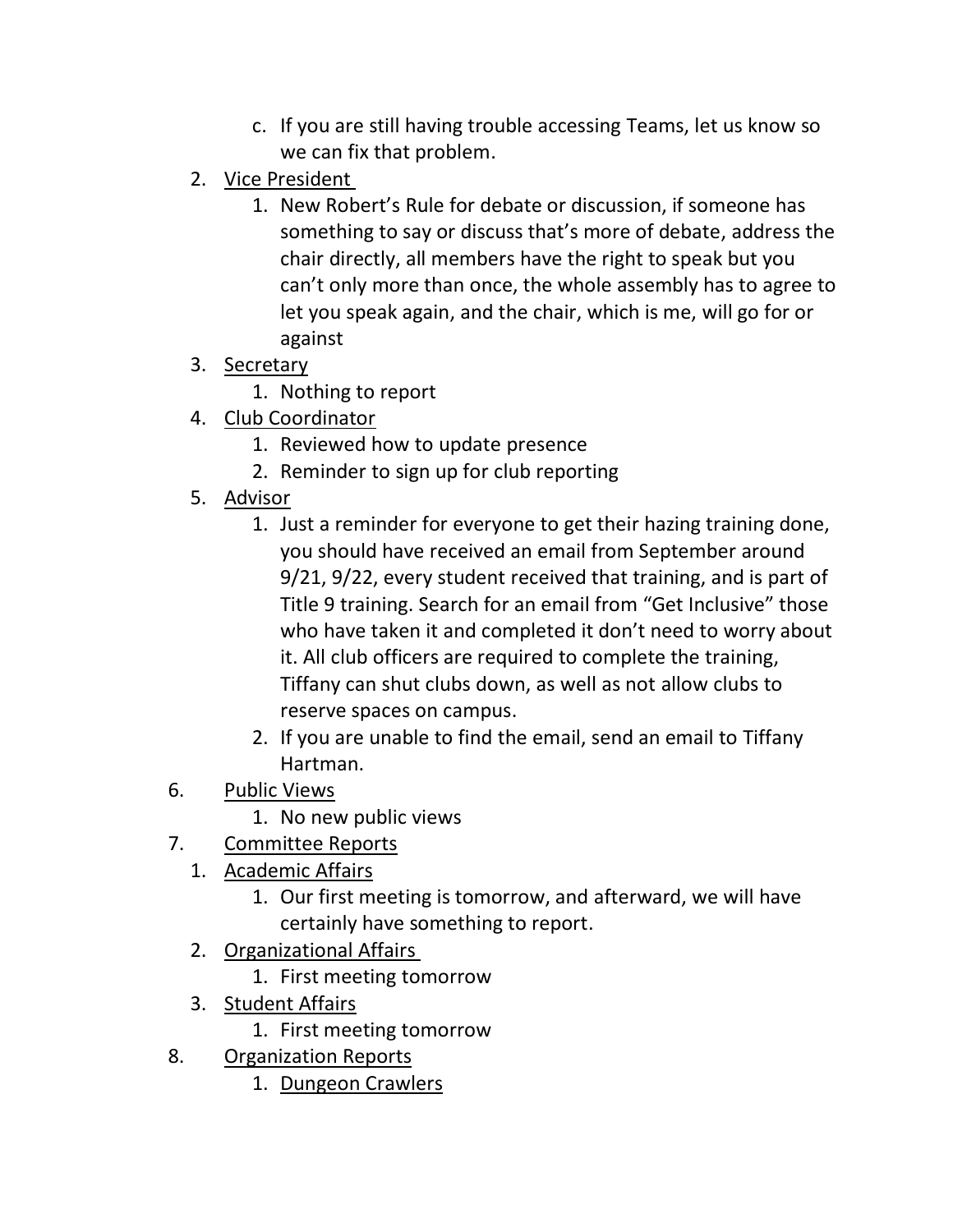- 1. My name is Fox Crone, and I am the treasurer of Dungeon Crawlers, during our one-off night, had a turnout of 20 people, we're pretty spaced out for our events, with 5 people per room. We did get the new KN95 masks and have already had our elections last fall. We plan to do a Middle Earth marathon on an undecided weekend.
- 2. Math Club
	- 1. Met once so far, during the last meeting discussed planning to hold a fundraiser. The next meeting is sometime in February.
- 3. Society of Plastic Engineers
	- 1. We meet on Mondays at 4:30. As a club, we went on a tour of a plastic company and just recently came back from one, we have talked to several other plastic companies to see if we can tour. Fundraisers are in the works, and the purpose of the club is to help get students to understand their industry.
- 9. Old Business
	- 1. Club Approval
		- 1. The following club was approved last week:
			- 1. Med Lab Club
	- 2. Club Funding
		- 1. The following club was funded last week:
			- 1. Med Lab Club
- 10. New Business
	- 1. Club Approval
		- 1. Taylor Young has no new clubs to recommend for approval
	- 2. Club Funding
		- 1. Taylor Young has no new clubs to recommend for funding
- 11. Announcements
	- 1. The Peer drop-in center is one of the new resources available on campus as in the student resource hub and has a new event for valentine's day. The event will happen in the UC lobby and will be passing out free stuff and useful information. It is scheduled for some time on Monday, look for more information on the SSU app!